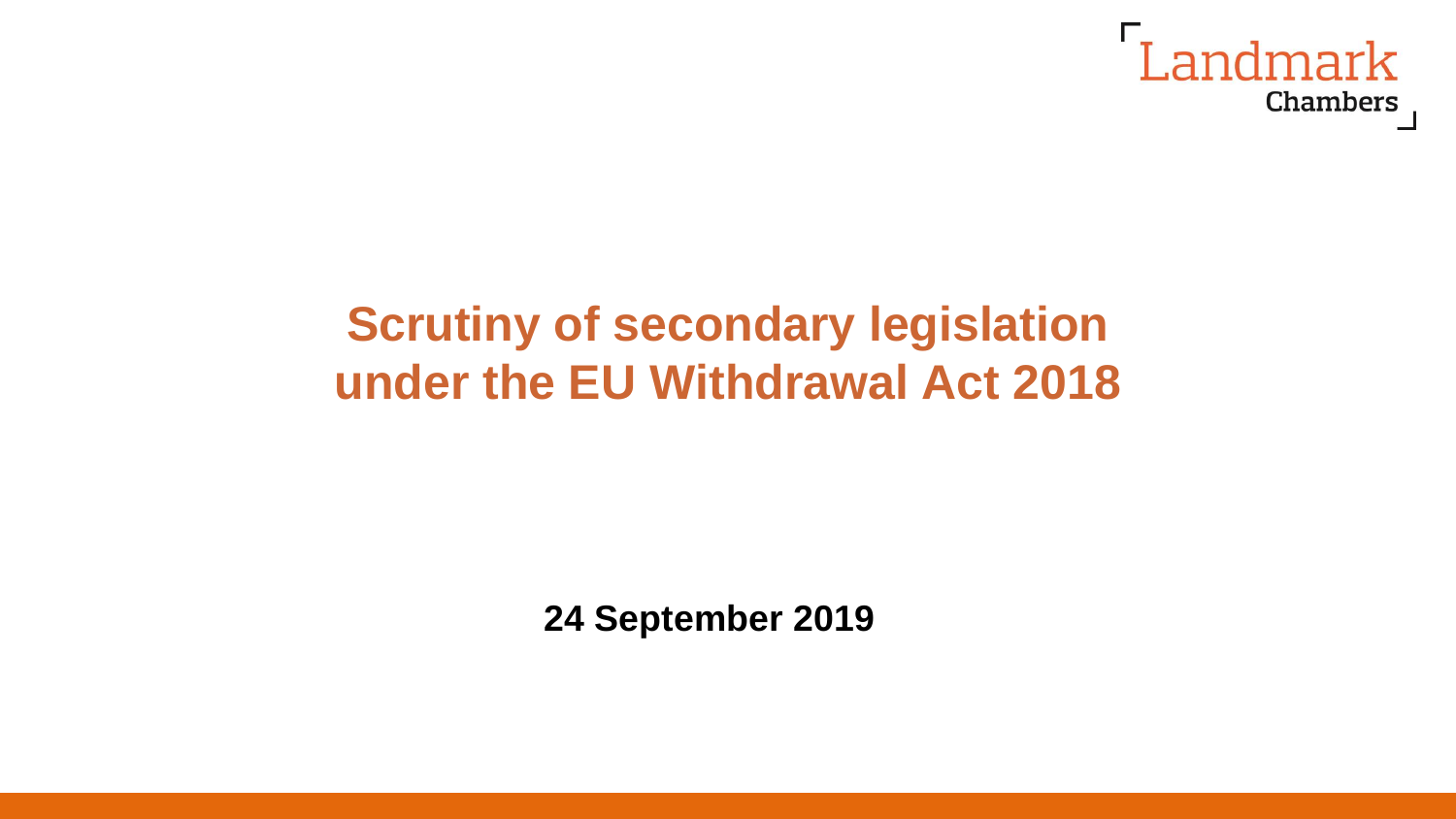

## **Samantha Broadfoot QC**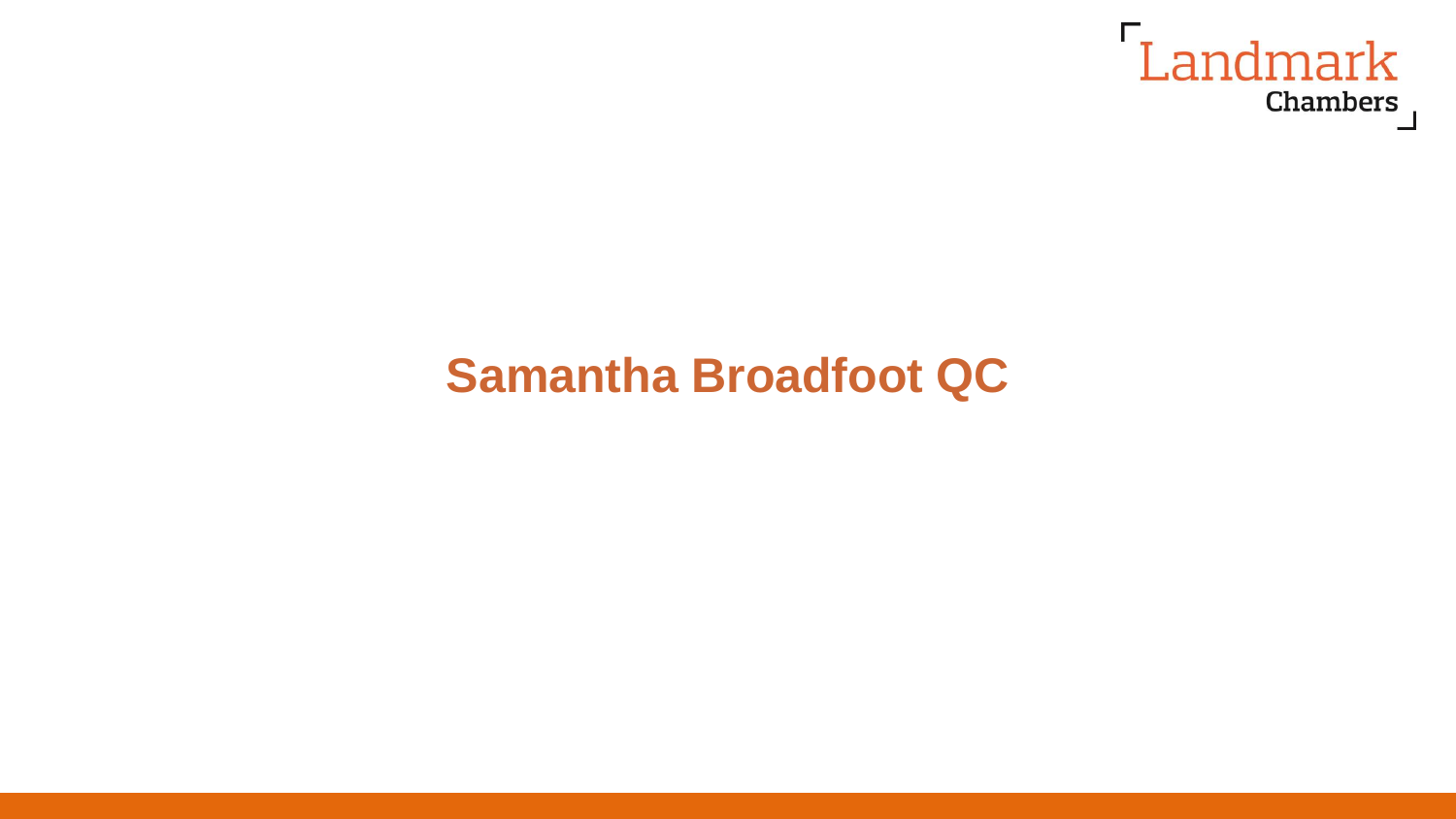# **Chambers**

#### **Introduction**

- EUWA 2018 constitutional statute
- Grants Ministers very broad delegated powers to amend existing primary and secondary legislation in consequence of the repeal of the ECA72.
- Purpose to ensure that the statue book functions 'as normal' after exit day.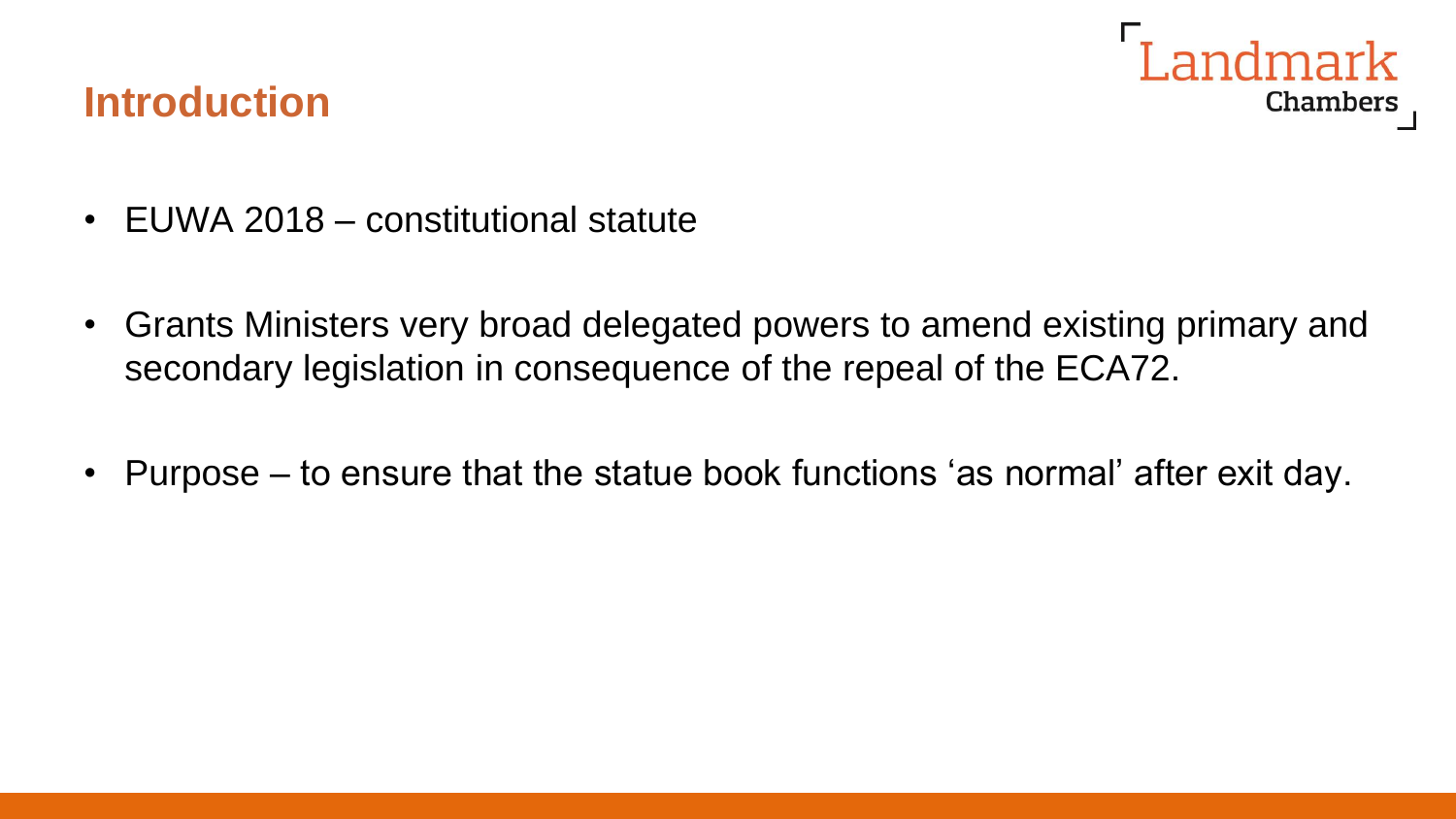

- Aim of this talk:
	- Summarise the powers under the Act to amend legislation
	- Give you an overview of the new processes for doing so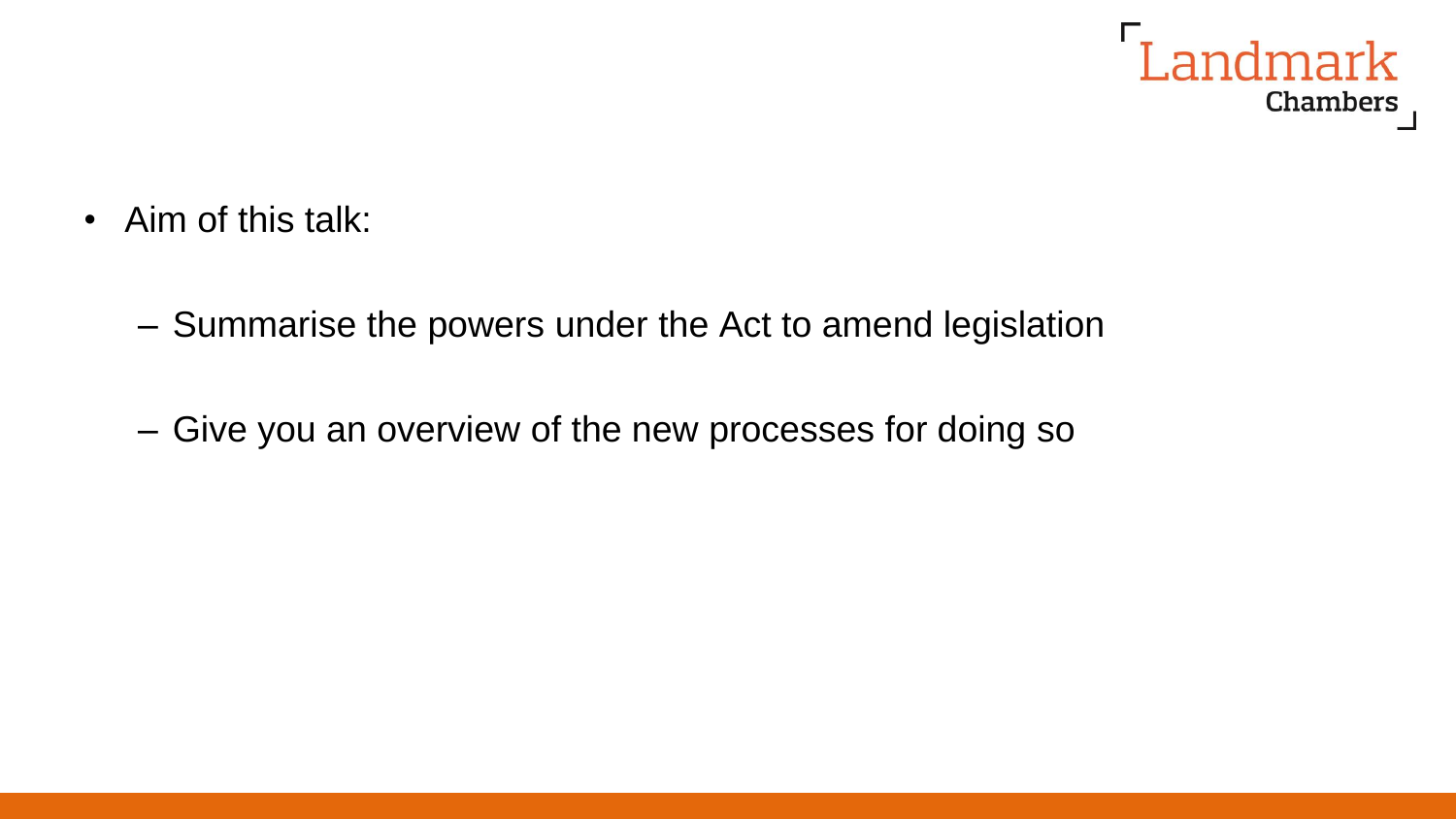#### **Main powers exercisable by regs (1)**

a) Dealing with deficiencies in retained EU law arising from withdrawal (section 8 of the Act);

Landmark

- b) Implementing any withdrawal agreement (section 9);
- c) Making consequential provision (section 23(1)).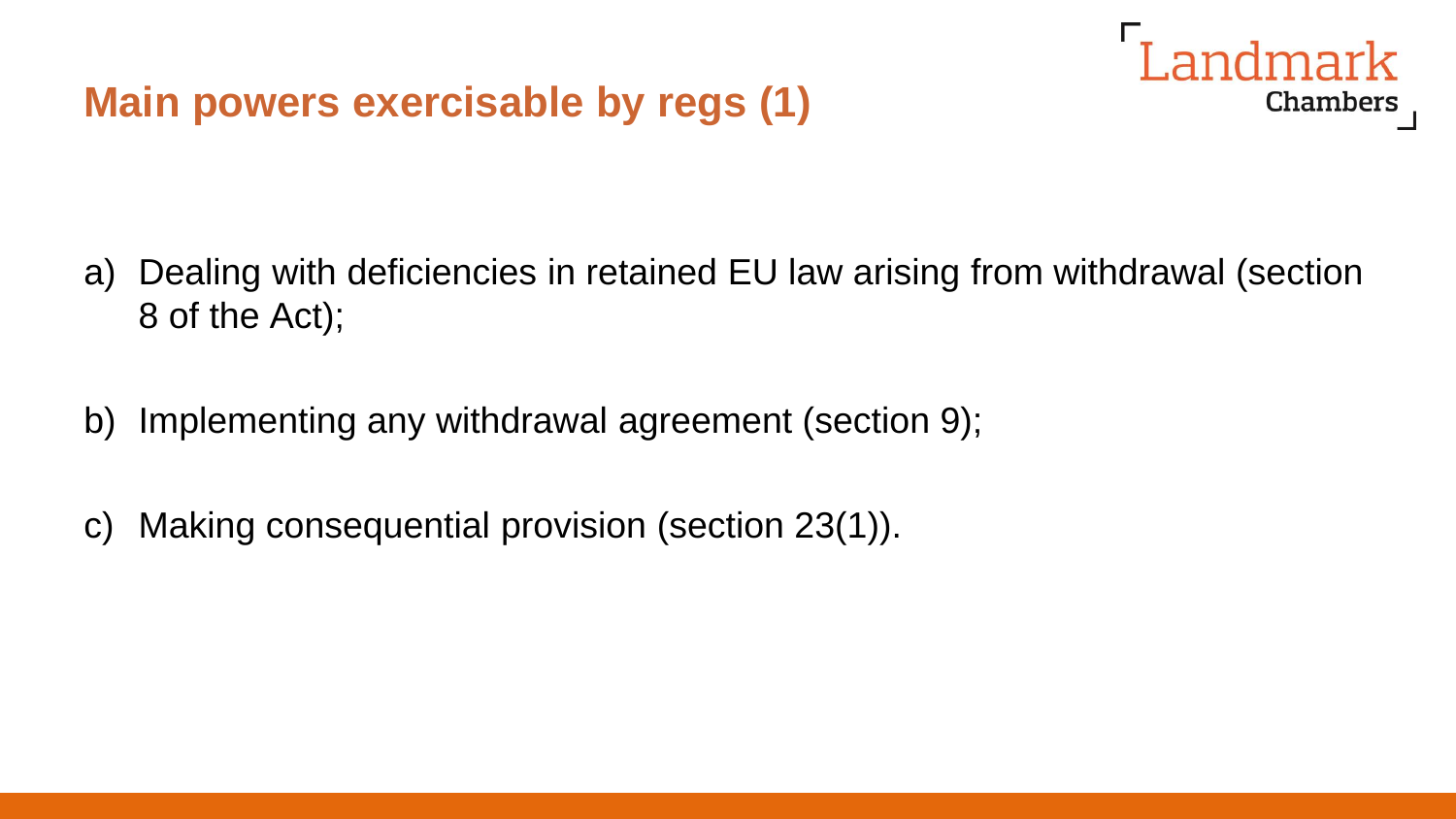#### **Main powers exercisable by regs (2)**

d) Providing for fees and charges in relation to functions which public authorities may have as a consequence of regulations made under (a) or (b) above (section 14(1) of and Schedule 4 to the Act);

Landmark

- e) Authorising challenges to the validity of retained EU law (section 5(6) and Schedule 1);
- f) Repealing provisions in devolution acts relating to devolution restrictions in retained EU law (section 12(9));
- g) Providing for the admissibility of evidence in legal proceedings (Schedule 5, paragraph 4);
- h) Amending the definition of 'exit day' in the Act (section 20(4));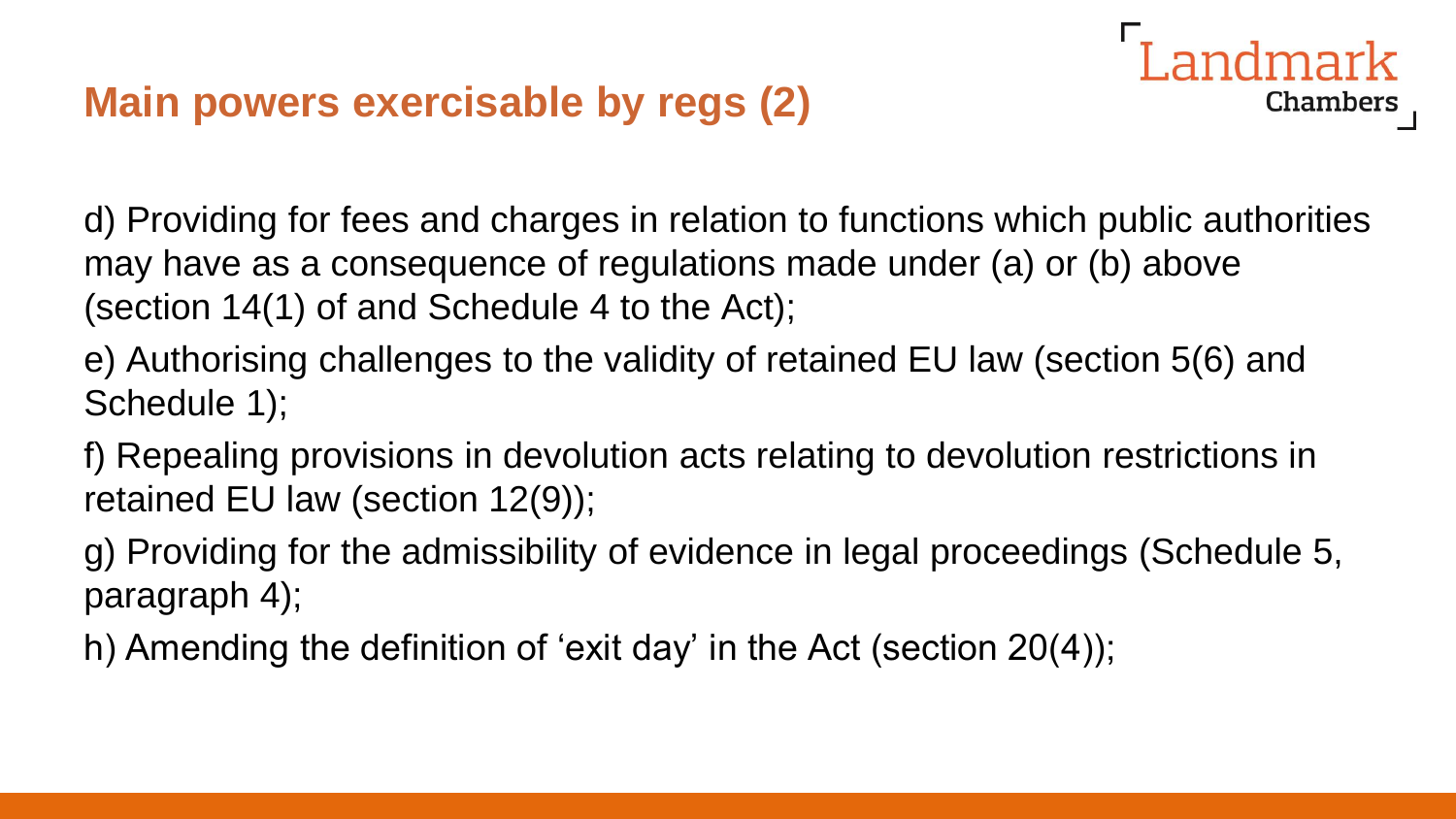#### **Main powers exercisable by regs (3)**



i) Making transitional, transitory or saving provision considered by Ministers to be appropriate in connection with the coming into force of any provision of the Act (section 23(6))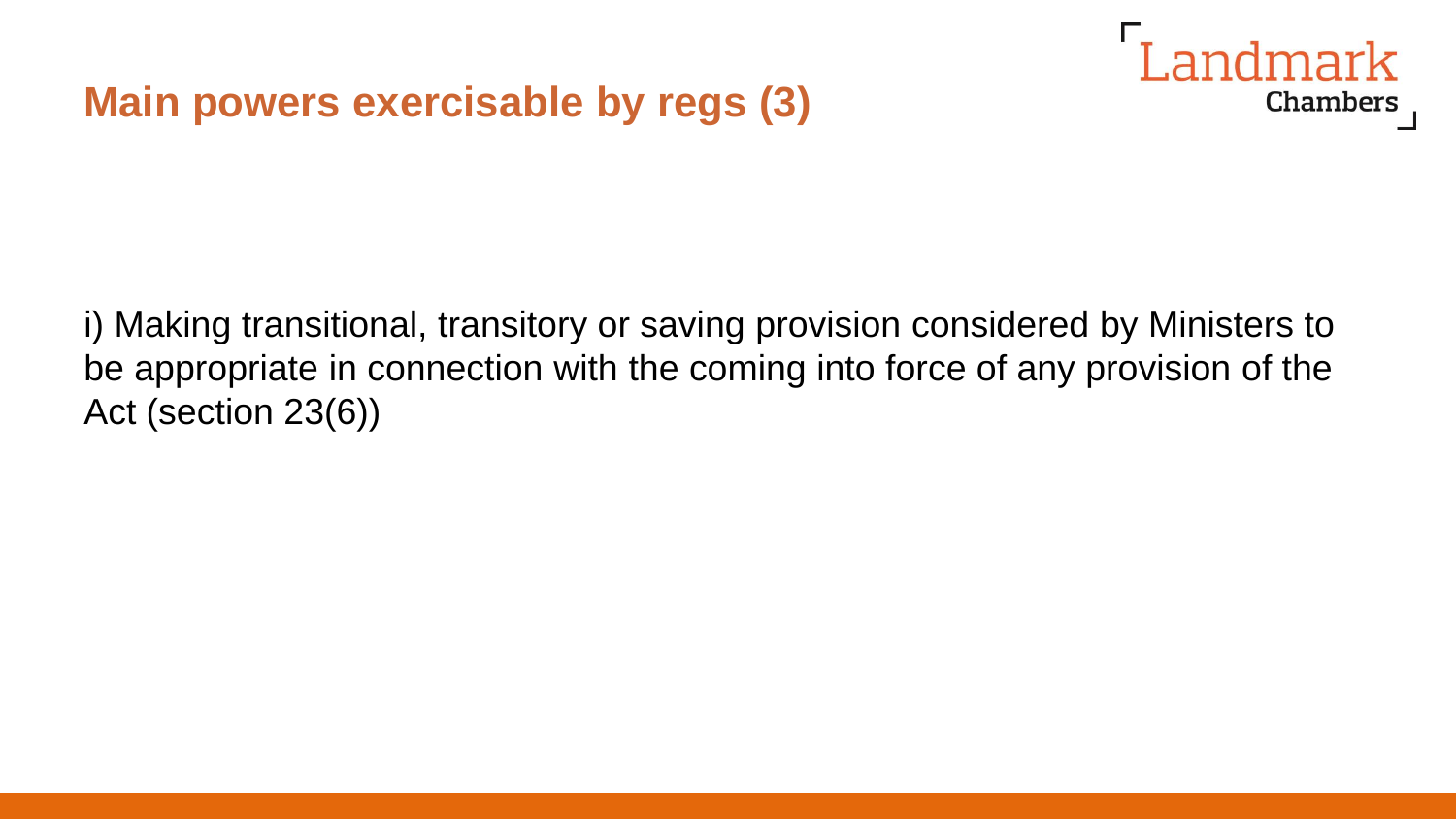



- Where powers listed at (a) to (c) above are exercised, the statutory instrument, if not subject to the affirmative procedure, is subject to the sifting procedure.
- Where the powers listed at (d) to (h) are exercised, the statutory instrument is subject to the affirmative procedure.
- Where the powers listed at (i) are exercised, there is a Ministerial discretion as to the appropriateness of the procedure which should be chosen.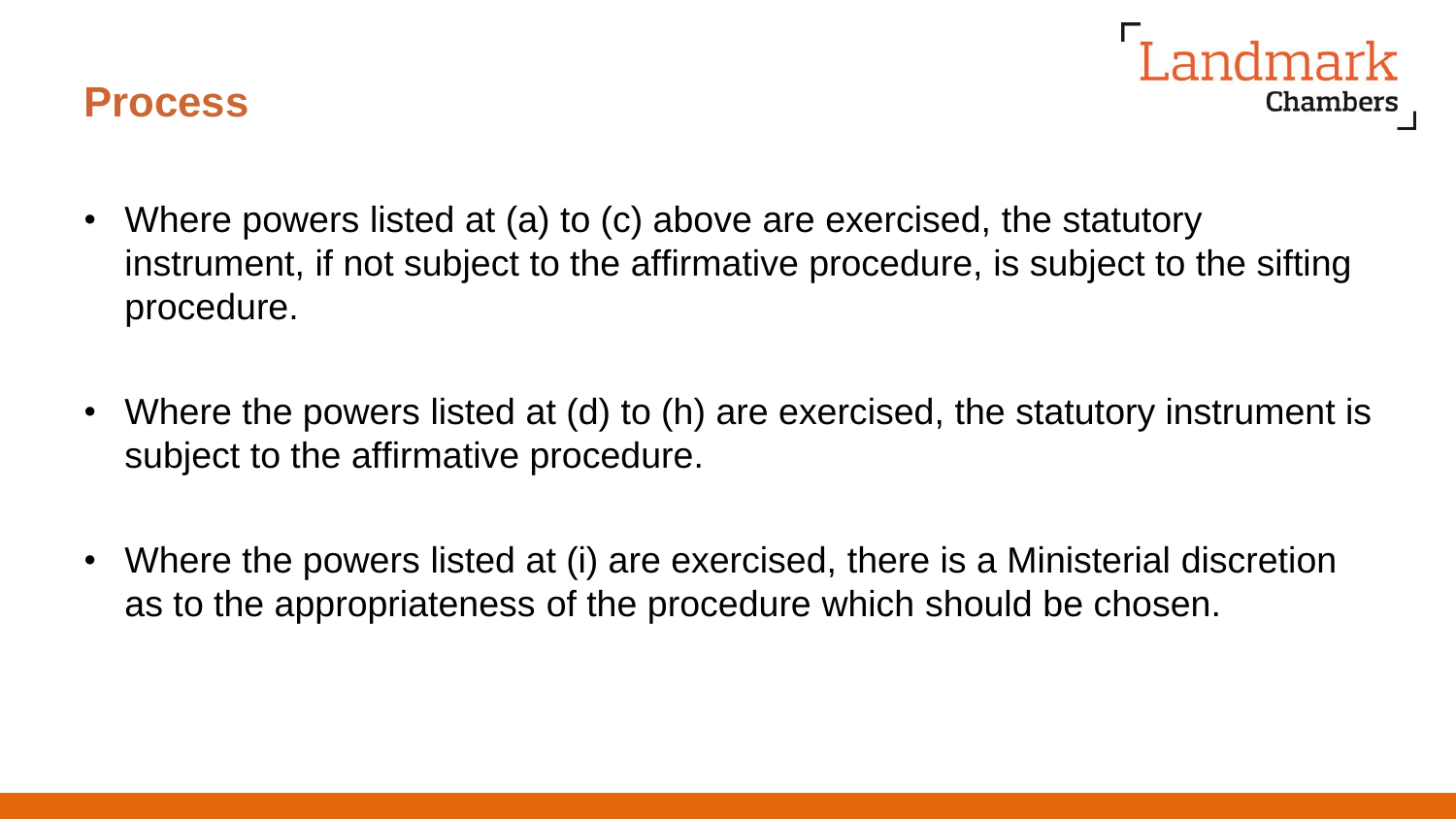#### **Powers (a)-(c) above**

- Powers under: s8, s9 and 23
	- Certain exercises of the powers under s8 and 9 are required, by the terms of the Act, to be laid via the affirmative procedure (see Sch7, paras.1(1), 1(2), 10(1), 10(2))
	- But if not:
		- The Minister may lay an instrument subject to the affirmative procedure
	- If he does not, but proposes to lay it via the negative procedure:
		- That proposal goes through the sift process.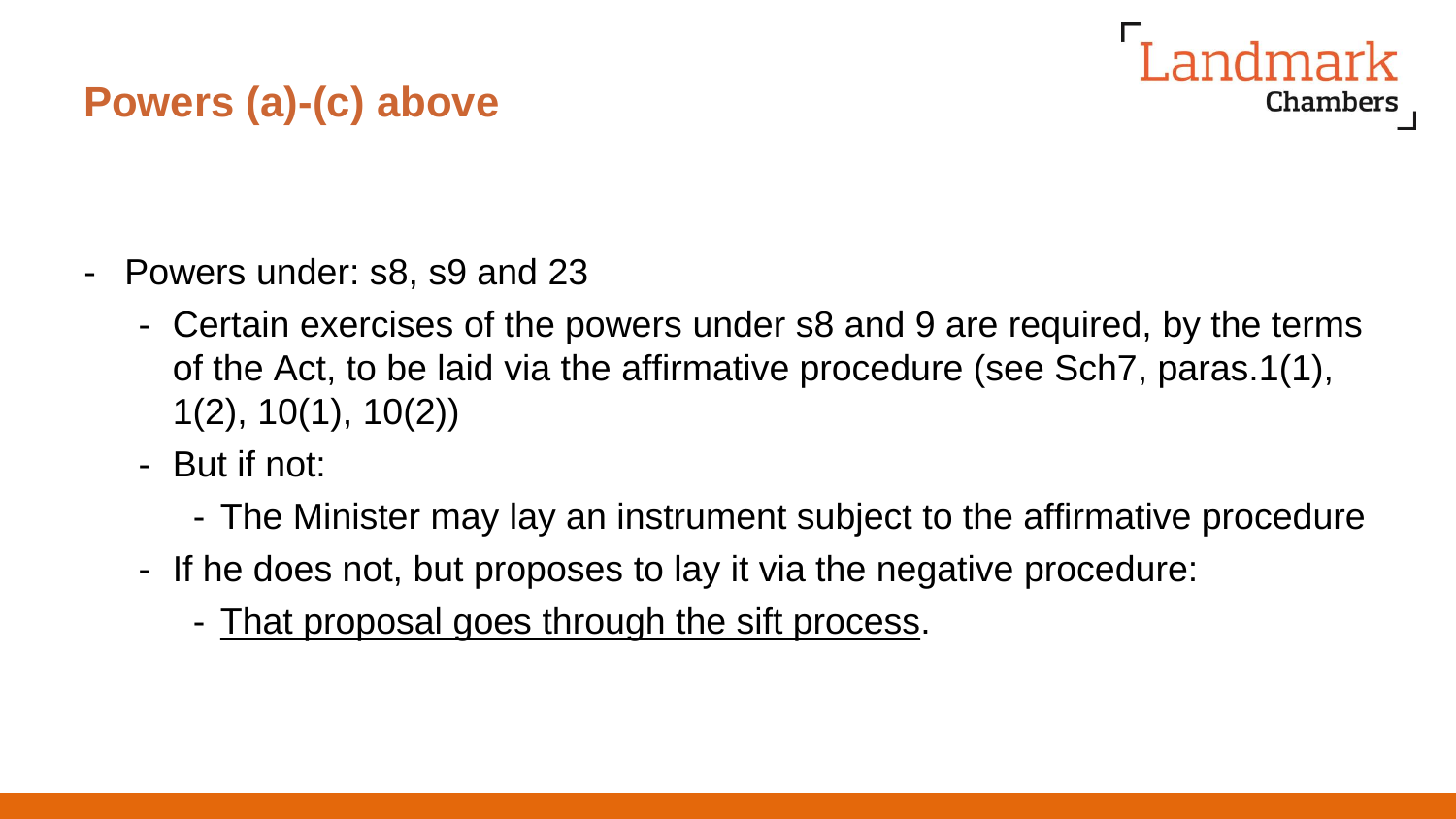## **THE SIFT PROCESS (1)**



In summary:

- Minister must lay before both Houses a proposal incl a draft of the proposed instrument + a memorandum of Min's opinion that it should be subject to the negative procedure + reasons (Sch.7 para.3(3) and 17(3)).
- Committee have 10 sitting days in which to make a recommendation as to the appropriate procedure for the instrument. If none made, Minister may make the instrument and lay it before Parliament under the negative procedure (Sch.7 para.3(4)-(5), 3(10)-(11)).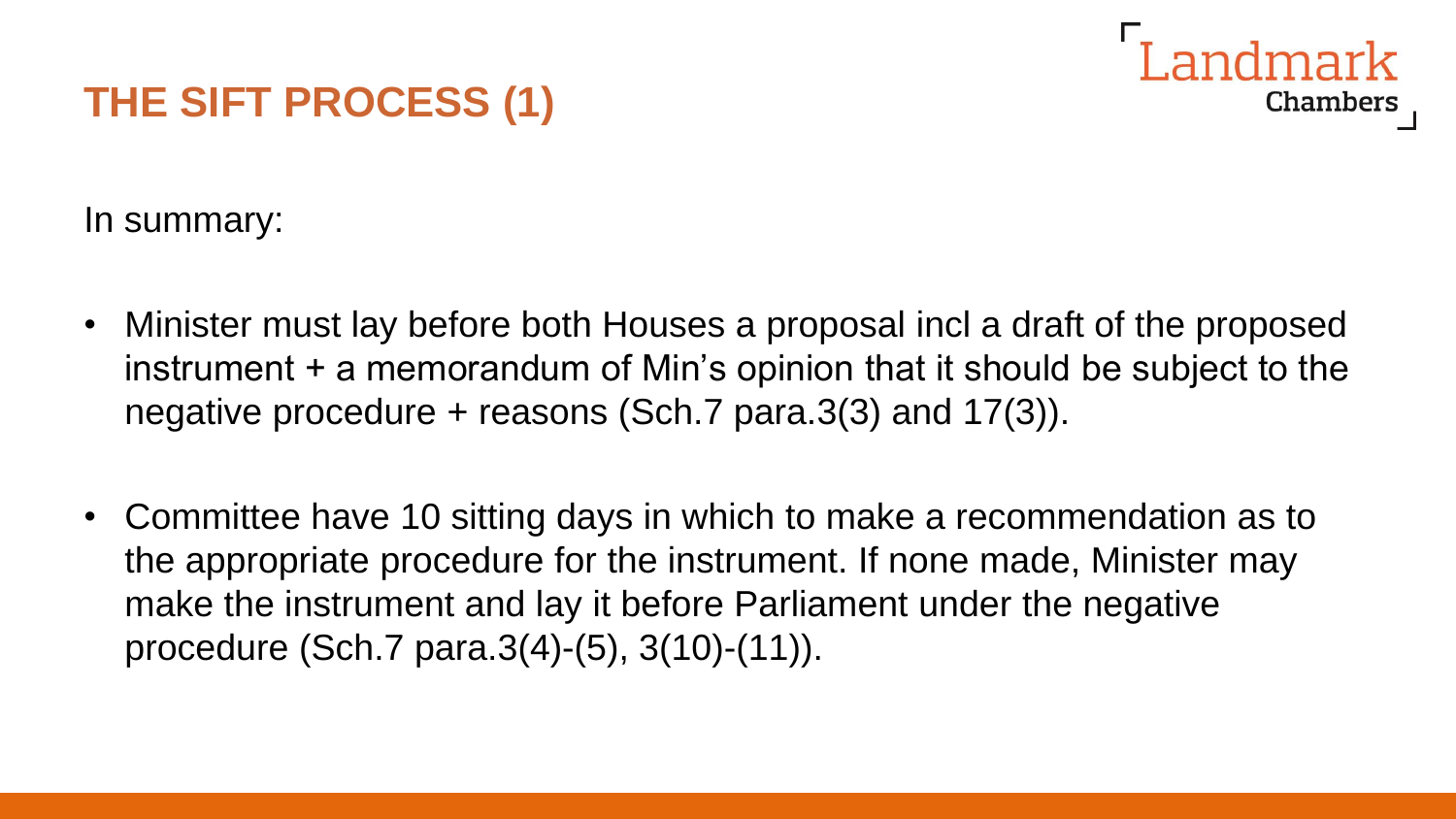## **THE SIFT PROCESS (2)**

- Chambers
- If Committee has recommended a procedure for the instrument, and the Minister disagrees with the recommendation, the Minister may make the instrument and lay it, but not until he has made a statement explaining why he disagrees with the Committee's recommendation (Sch7 para 3(7)-(7)).
- If the Minister fails to make a statement required before the instrument is made, a Minister of the Crown must make a statement explaining why the Minister has failed to do so (sch.7 para.3(8)).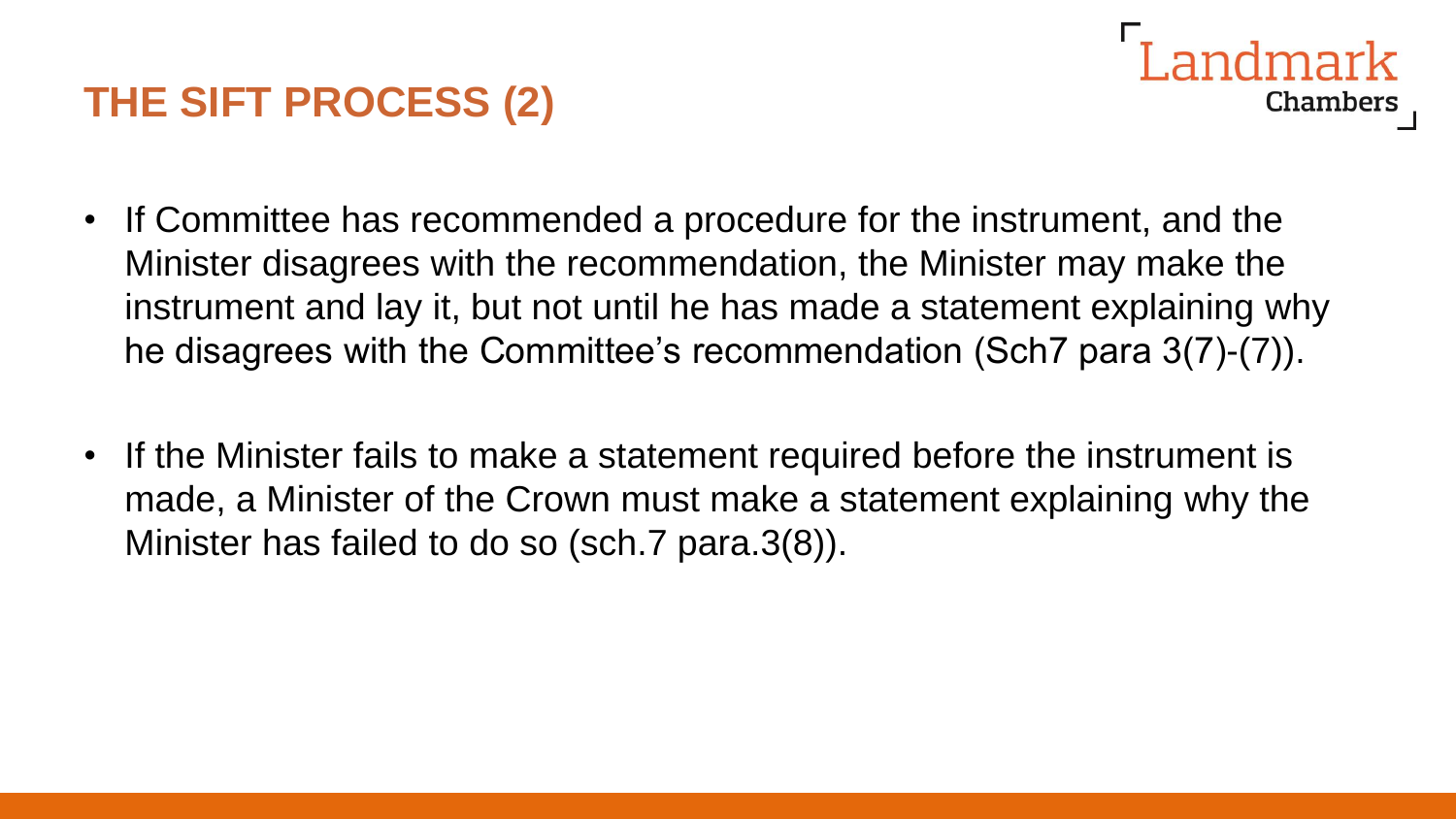#### **THE SIFT PROCESS (3)**



- The sift process does not apply where there is a declaration of urgency.
	- Separate procedure for that in Sch.7.
- Sift is carried out by a new Parliamentary Committee: The European Statutory Instruments Committee ("ESIC")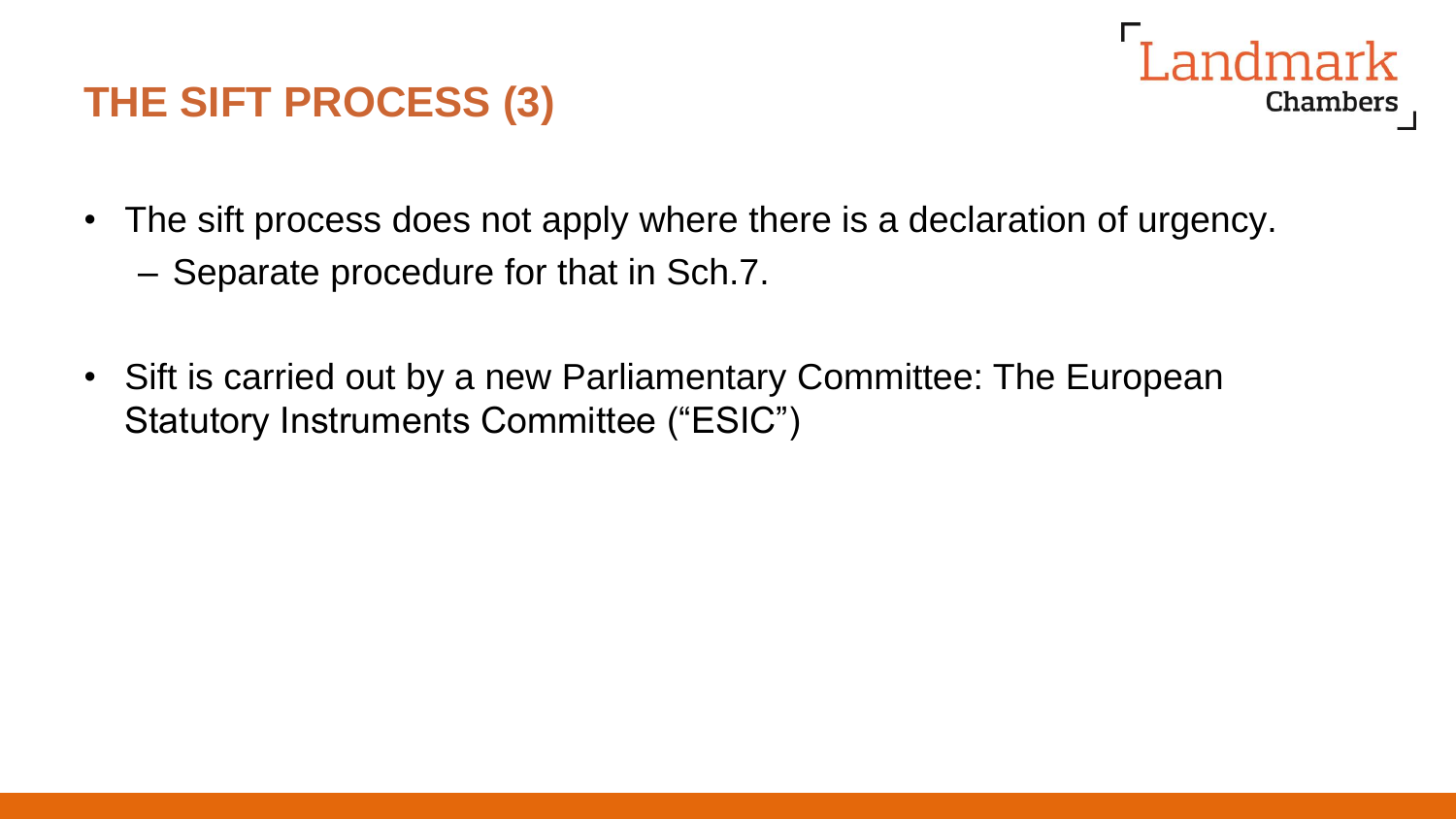#### **THE SIFT PROCESS (4)**



- The key judgments for ESIC to make in respect of each proposed negative instrument will be:
- a) whether it contains provisions which, under the European Union (Withdrawal) Act, require it to be subject to the affirmative procedure, and
- a) whether it otherwise merits being subject to the affirmative procedure.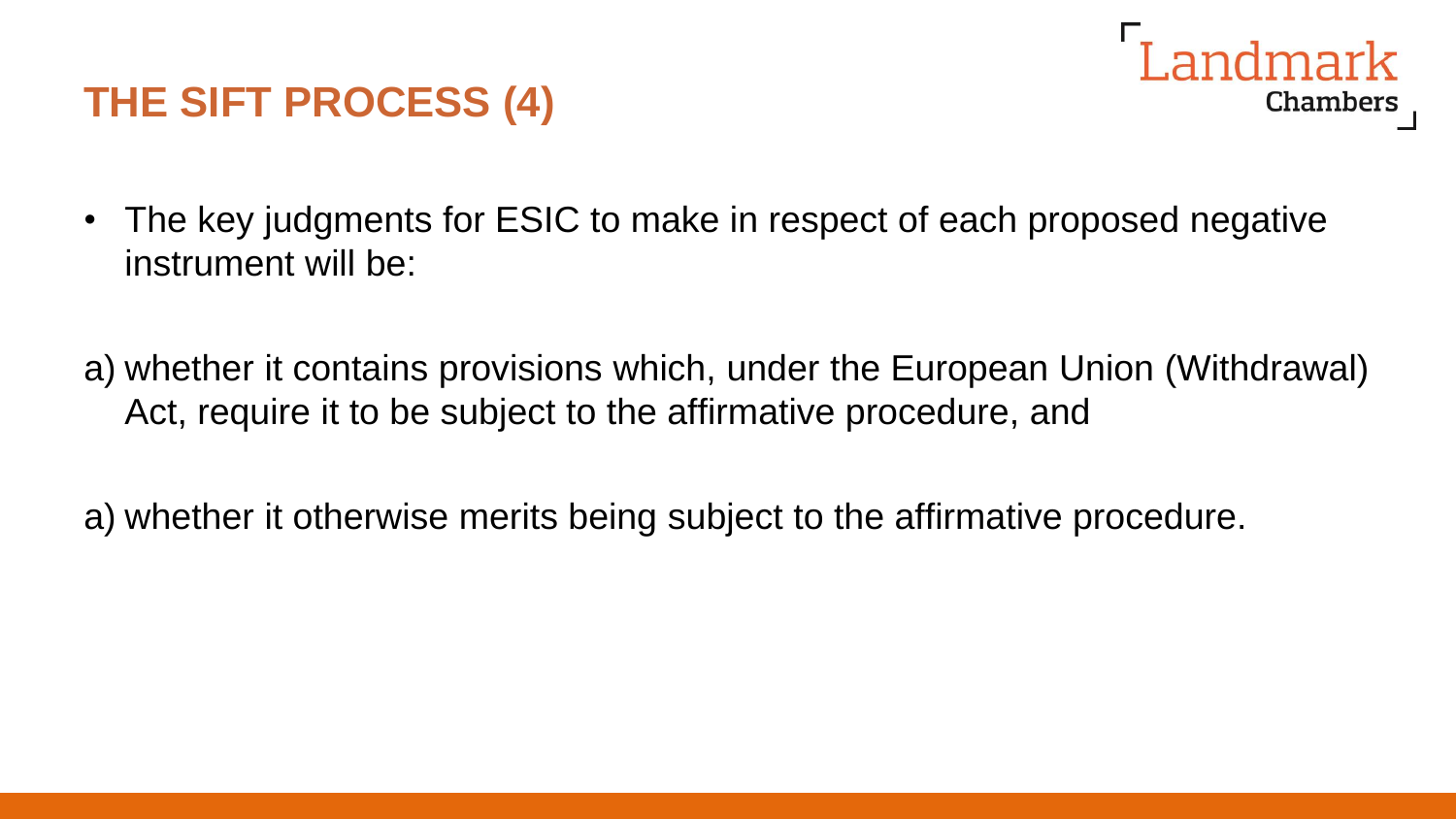## **THE SIFT PROCESS (5)**

- The determination to be made under (b) is likely to bring a greater range of considerations to bear, including:
	- Whether the instrument proposes a change which is legally important-that is, whether it proposes to amend existing law or make new law in a way which is significant

andmark

- Whether the instrument is politically important-for instance, whether the Government is proposing a legislative change which involves a change in policy which merits further debate before it is approved
- Whether a proposed change in legislation, taken together with other proposals, is significant enough to require further scrutiny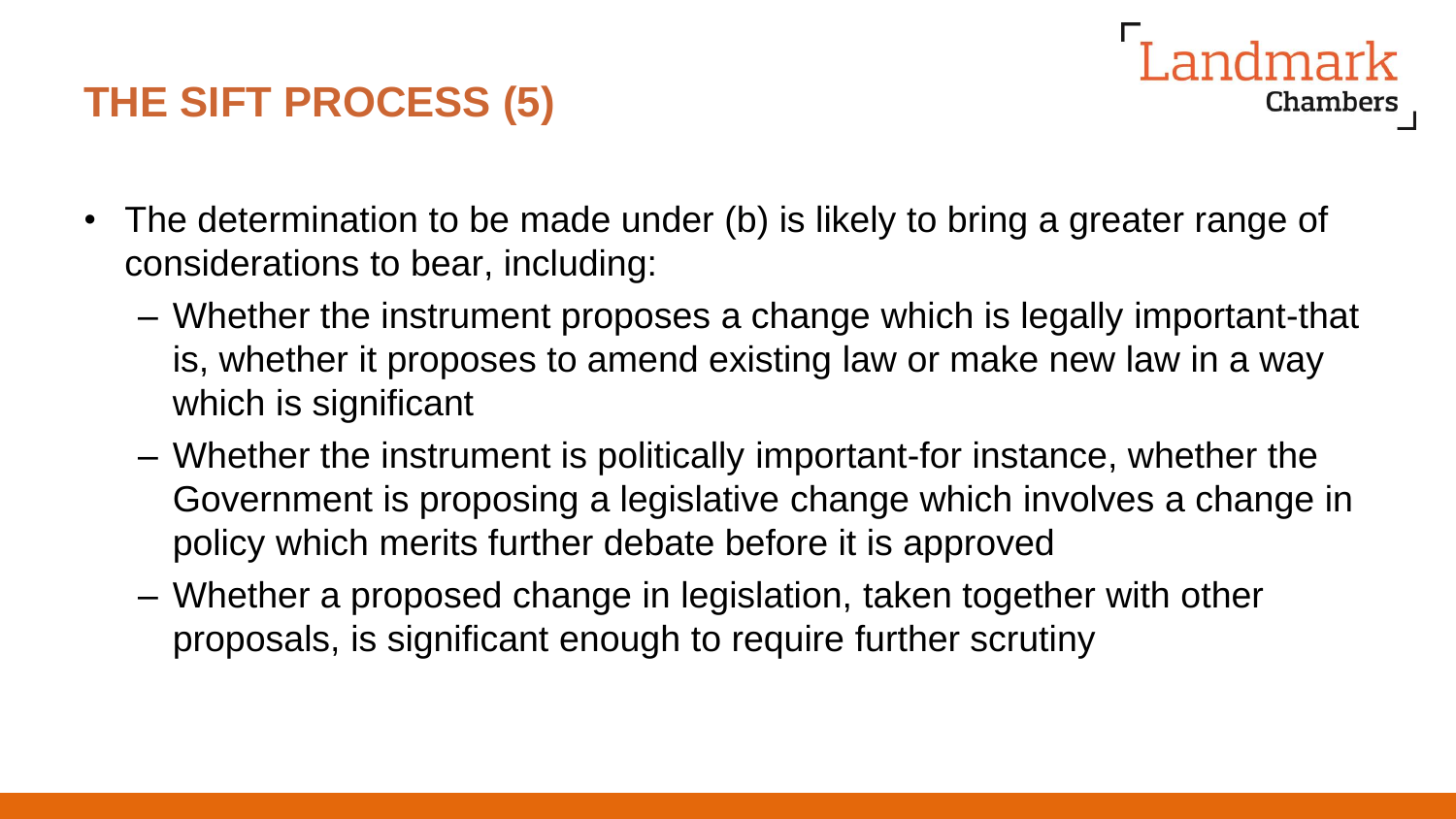

• Example of the process in action: see 9 September 2019 meeting –

[https://publications.parliament.uk/pa/cm201719/cmselect/cmesic/2266/226602.](https://publications.parliament.uk/pa/cm201719/cmselect/cmesic/2266/226602.htm) htm

• Public engagement actively sought by the ESIC: [https://www.parliament.uk/business/committees/committees-a-z/commons](https://www.parliament.uk/business/committees/committees-a-z/commons-select/european-statutory-instruments/public-engagement/)select/european-statutory-instruments/public-engagement/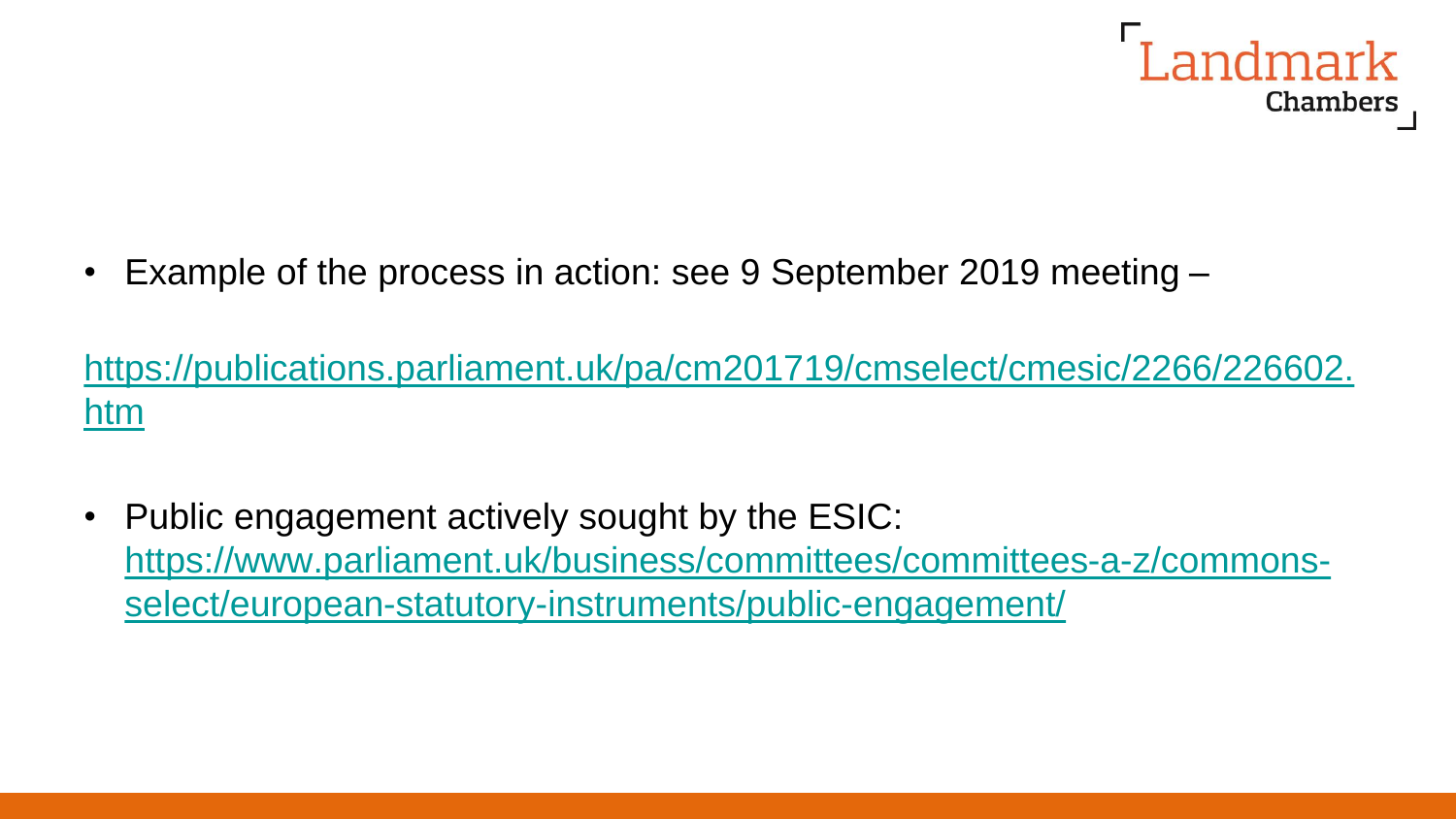



- S8 powers expire 2 years beginning with exit day.
- S23 powers expire 10 years beginning with exit day.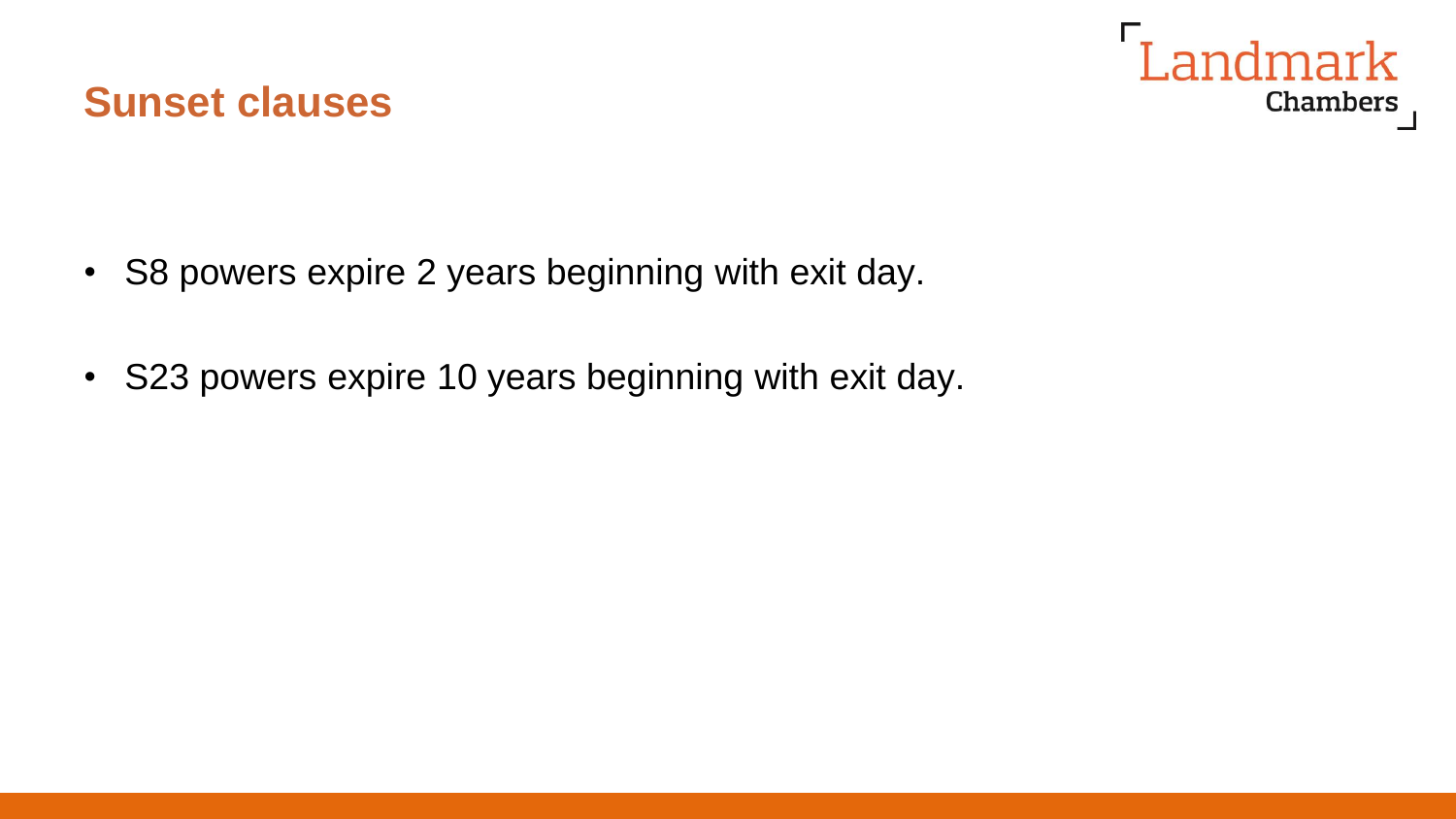

# **Questions?**

© Copyright Samantha Broadfoot 2019

**Landmark Chambers** Registered office: 180 Fleet Street, London EC4A 2HG | DX: 1042 (LDE) London  $+44(0)2074301221$  Birmingham  $+44(0)1217520800$  Contact clerks@landmarkchambers.co.uk www.landmarkchambers.co.uk **OLandmark LC**